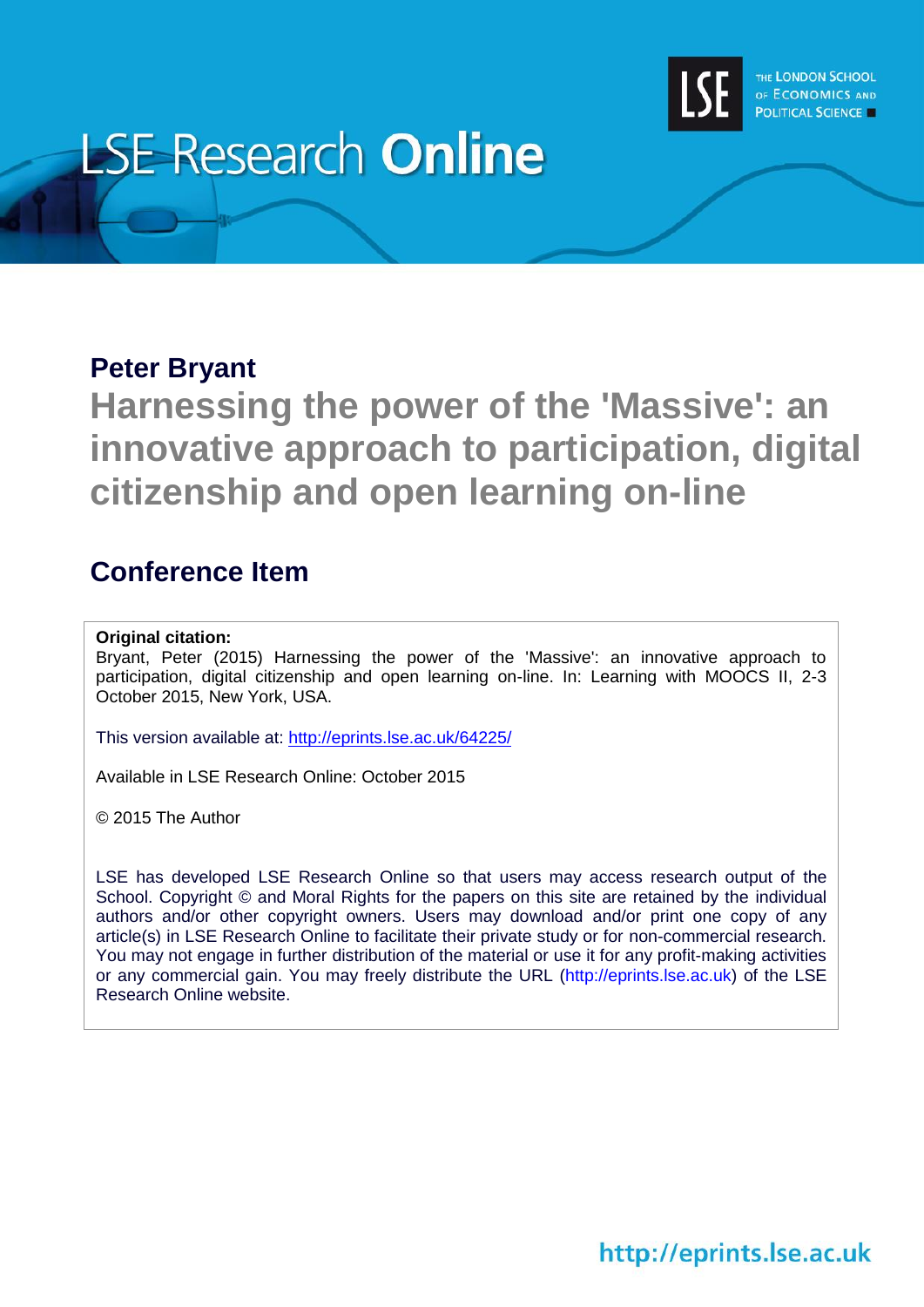## **Harnessing the power of the 'Massive' – An innovative approach to participation, digital citizenship and open learning on-line.**

**Presented at the Learning with MOOCS II Conference, Columbia University, New York, October 2-3 2015**

**Peter Bryant – Head of Learning Technology and Innovation Chris Fryer – Senior Systems Administrator Darren Moon – Senior Learning Technologist London School of Economics and Political Science United Kingdom**

## **Abstract**

In January 2015, the London School of Economics and Political Science (UK) launched an innovative civic engagement project, which aimed to crowd source the United Kingdom Constitution. One of the key intentions of the project was to leverage and magnify the power of the community and the 'massive' in order to empower participants to engage in debate, identify solutions and come to a common agreement about the need for and the content of a UK Constitution. Involving over 1500 participants and generating tens of thousands of on-line interactions that increased as opposed to decreased over the 14 week duration of the 'course', Crowd Sourcing the UK Constitution challenged some of the dominant paradigms of Massive Open On-line Learning. We will present the findings arising from a critical evaluation of the project and pose a number of questions that emerged from both our engagement with the project and from the participants themselves centred on enhancing the effectiveness of a pedagogical design to harness the power of the massive, a large community of engaged participants working together in order to solve a problem, effect change or develop capacity.

In January 2015, the London School of Economics and Political Science (UK) launched an innovative civic engagement project, which aimed to crowd source the United Kingdom Constitution. One of the key intentions of the project was to leverage and magnify the power of the community and the 'massive' in order to empower participants to engage in debate, identify solutions and come to a common agreement about the need for and the content of a UK Constitution. Involving over 1500 participants and generating tens of thousands of online interactions that increased as opposed to decreased over the 14 week duration of the 'course', Crowdsourcing the UK Constitution challenged some of the dominant paradigms of Massive Open Online Learning. By creating a pedagogical model that integrated discontinuous engagement, informal learner-centred learning and drew on the principles of participatory democracy and digital citizenship to facilitate learning through doing, we aimed to empower participants to make and participate in change as part of a 'massive' crowd.

The innovative model of engagement and participatory online learning challenged the structured assumptions of many MOOC pedagogies and designs. The approach was built on the potential that exists in leveraging and magnifying the power of the community and the 'massive' through social media, in order to empower citizens to engage in debate and apply their learning in order to identify solutions to what may be intractable, impossible or controversial problems or challenges. The design model drew on the application of a number of conceptual frameworks such as peer learning (McLoughlin & Lee, 2007, 2010), incidental learning (Marsick & Watkins, 2001), digital pedagogies (McLoughlin & Lee, 2007; Siemens, 2005), crowd learning and ideation (Wexler, 2011) to a higher education informed online environment. It also integrated aspects of participatory practices such as hacktivism, making and digital citizenship which allowed the project to explore the notion of learning as incidental, tacit and exploratory. There were no readings, there was no 'course', no lectures, no explicit theories, just a series of challenges, a semi-gamified process of engagement and a framework to create, motivate and empower the community to make something based on what they knew and had learnt. There was no teacher or lecturer. There was no specific sequence of learning or activity, although because the 'course' was delivered through the London School of Economics there were very real expectations by participants of learning at a higher level.

The project was informed by the assumption that learning can occur through a variety of informal and formal methods, supported by both peer and academic engagement, but not privileged by either, effectively flipping the role of the academic and academy (Greenhow & Robelia, 2009; Greenhow, Robelia, & Hughes, 2009). Many of the practices of civic engagement, societal capacity development, information search, participation, action and social change that occurred within the platform and on other social media facilitated the creation of publicly visible 'educational situations' within an emerging and often agile democratic dialogue (Andersson & Olson, 2014; Linders, 2012). This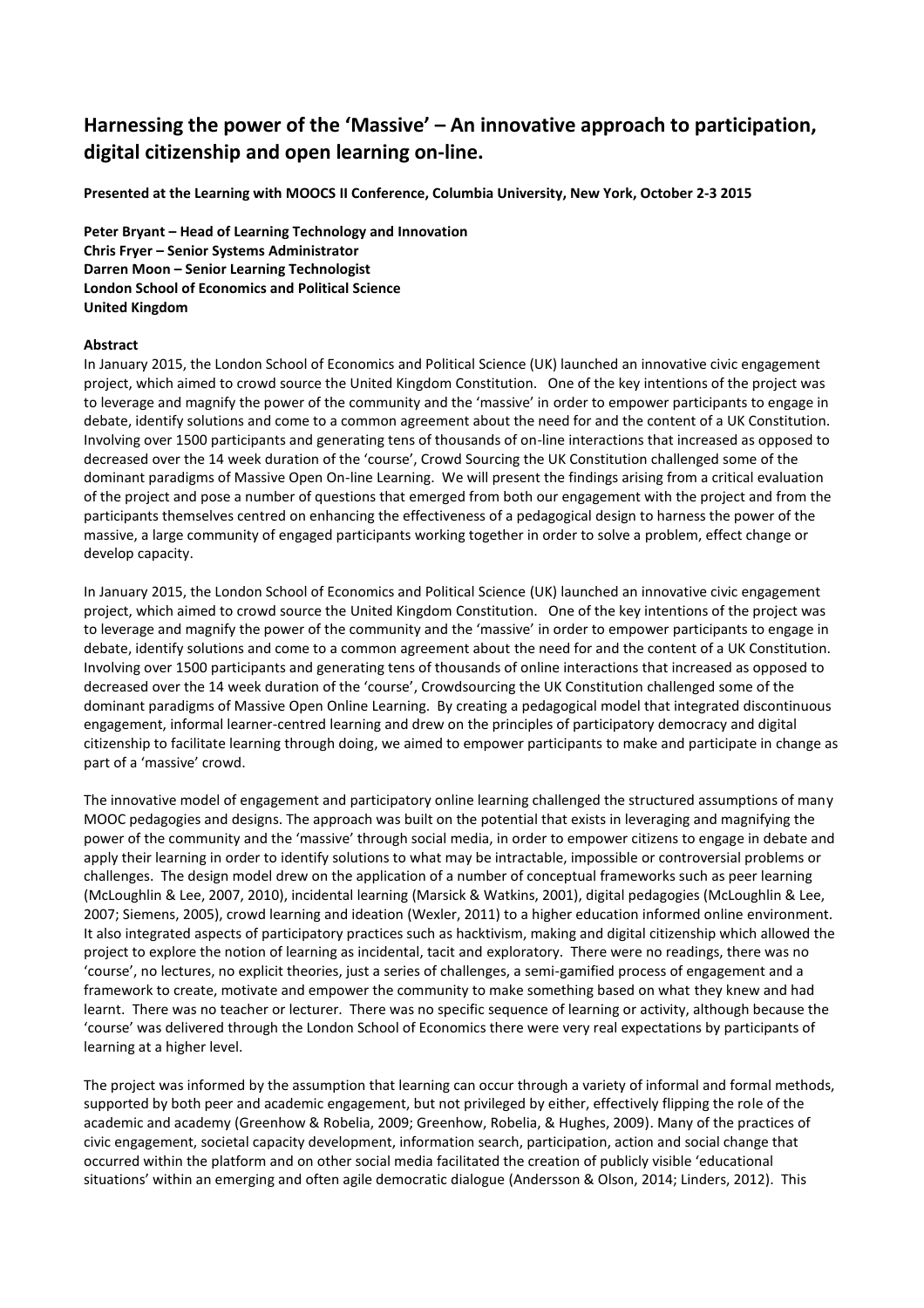occurred at non-sequential points within the project, as new users entered, old users bounced in and out and the community embraced and rejected opinion and thought leaders that arose from within the community itself.

### **Some key findings**

Our intention was to encourage participants to bring to the project (and not be bound or prejudiced by) a wide variety of schema, learning trajectories and experiences. Participants were involved in developing and structuring their own learning (or lack thereof). They chose when to engage and when to withdraw, and most interestingly, when to return. Participation was not a linear process within the platform. Participants chose to 'dip in and out' of the project at a variety of different stages, with some returning for voting or for refining to defend or promote their ideas and other orphaning their own ideas to engage with others. The project experienced a significant boost in participation when voting was introduced as a priority task in the final weeks. These humps of participation run counter to the statistical experiences of most MOOCs that have a large drop off between registration and commencement of the course, then a progressive decline in engagement as each week progresses (Kizilcec, Piech, & Schneider, 2013; Ross, Sinclair, Knox, Bayne, & Macleod, 2014). This project experienced the exact opposite with numbers progressively increasing over the course of the platform being open, including a huge bump in the last two weeks (over 30% of participants joined the project in this time). There was no penalty for joining late, although there was a task attached (the sheer volume of contributions and the breadth of the debates) which for some was simply too big (around 15% dropped out for this reason). The discontinuity allowed participants the opportunity to enter assuming that the answers or solutions had not already been found and if they had been already offered, they were presented with an opportunity to challenge, support or edit them.

Participants entered the project with clear expectations of learning. We found that approximately 80% of participants stated that they had 'gained new knowledge' and 70% stated that they 'gained new skills'. What was most interesting in the context of leveraging the massive was that 88% of participants were influenced by community discussions and 50% of participants stated that working with others directly contributed towards their learning experience. Whilst many of these figures support the efficacy of collaborative online learning, it was interesting to note that 50% of participants changed their mind about civic engagement through the participation in the community.

#### **Key questions for discussion**

What are the educational affordances that arise from empowering a community to engage in social change or betterment? Can an informed digital citizenry be developed from the interaction of individuals and communities coming together from a variety of backgrounds, skill levels, knowledge bases and expertise? Does this new form of digital civic engagement create an environment where participation is not simply encouraged but facilitated and where the crowd becomes the instrument by which society can be improved through the actions and the learning being undertaken by individuals? How do we enhance the effectiveness of the pedagogical design to harness the power of the massive, a large community of engaged participants working together in order to solve a problem, effect change or develop capacity?

## **Selected references**

- Andersson, E., & Olson, M. (2014). Political Participation as Public Pedagogy The Educational Situation in Young People's PoliticalConversations in Social Media *Journal of Social Science Education, 13*(4), 115-126.
- Greenhow, C., & Robelia, B. (2009). Informal learning and identity formation in online social networks. *Learning, Media and Technology, 34*(2), 119-140.
- Greenhow, C., Robelia, B., & Hughes, J. E. (2009). Learning, Teaching, and Scholarship in a Digital Age. *Educational Researcher, 38*(4), 246-259.
- Kizilcec, R. F., Piech, C., & Schneider, E. (2013). *Deconstructing disengagement: analyzing learner subpopulations in massive open online courses.* Paper presented at the Proceedings of the third international conference on learning analytics and knowledge.
- Linders, D. (2012). From e-government to we-government: Defining a typology for citizen coproduction in the age of social media. *Government Information Quarterly, 29*(4), 446-454.
- Marsick, V. J., & Watkins, K. E. (2001). Informal and incidental learning. *New directions for adult and continuing education, 2001*(89), 25-34.
- McLoughlin, C., & Lee, M. J. W. (2007). *Social software and participatory learning: Pedagogical choices with technology affordances in the Web 2.0 era*.